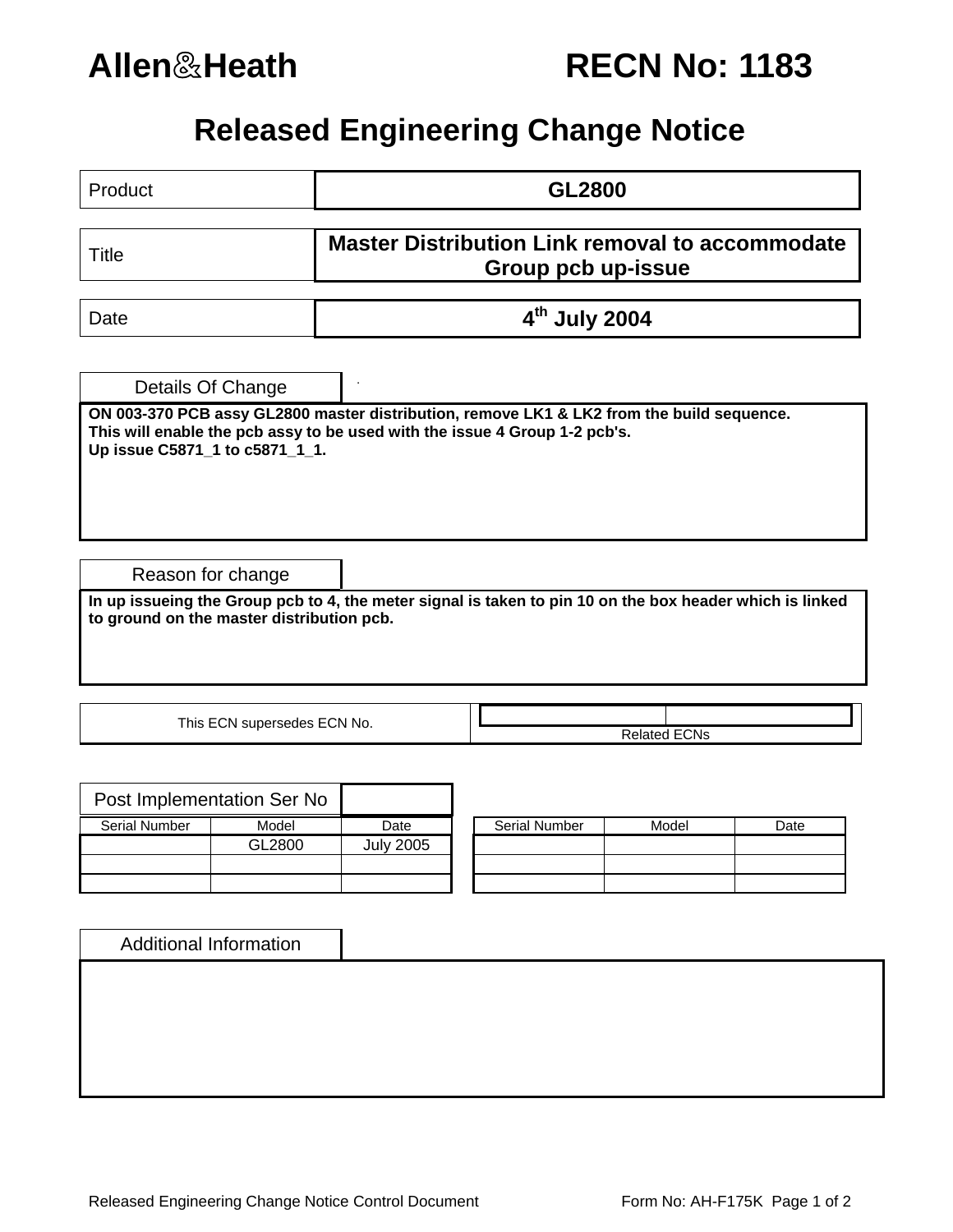Details Of Change

## **Brief details:**

| Assy    | Desig                                | $\Im$<br>Deleted | Part no./description |                      |
|---------|--------------------------------------|------------------|----------------------|----------------------|
| 003-370 | LK <sub>1</sub> ,<br>LK <sub>2</sub> | Υ                | <b>AH0070</b>        | <b>TC LINK 22SWG</b> |
|         |                                      |                  |                      |                      |